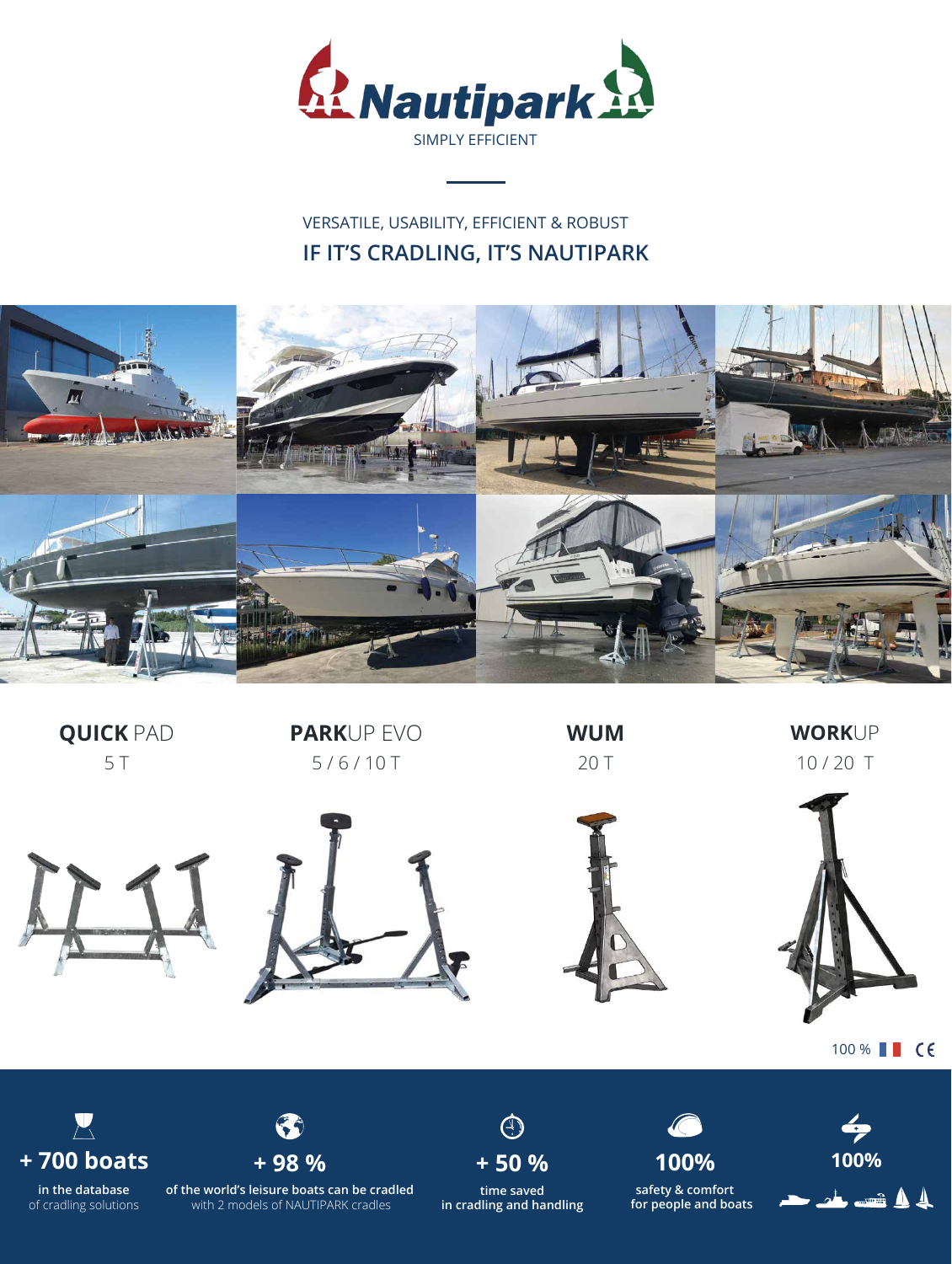

## **SAILBOATS** NAUTIPARK CRADLING RECOMMENDATION